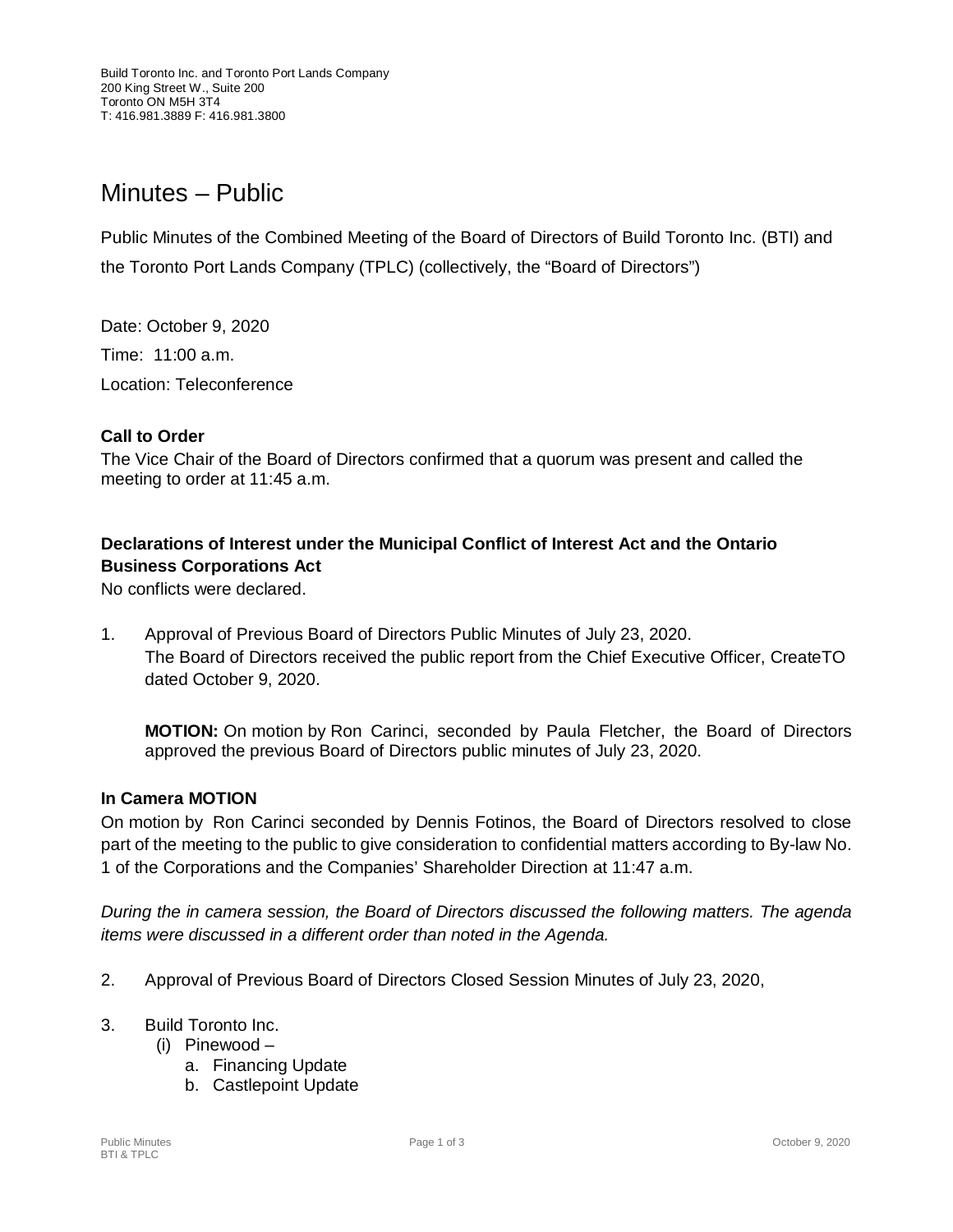- (ii) 4050 Yonge St. Planning Matters
- 4. Toronto Port Lands Company Studio City Update Studio Expansion Plan at 945 Lakeshore Blvd E and Building Upgrades at 915 Lakeshore Blvd E
- 5. Q2 2020 Financial Results
- 6. Build Toronto Inc. and Toronto Port Lands Company Board of Directors Officers, Financial Signing Authorities – Amendment
- 7. Action Items
- 8. CEO Update
- 9. Other Business

### **Adjournment**

**MOTION:** On motion by Ron Carinci and seconded by Marcie Zajdeman, the Board of Directors resolved to adopt the recommendations from its closed session and direct that these matters remain confidential in accordance with By-law No. 1 of the Corporations and the Companies' Shareholder Direction. The Board of Directors resumed its public session at 12:34 p.m. and the meeting was adjourned at 12:35 p.m.

#### **Attendance:**

|                            | 11:45 p.m.to<br>$11:47$ a.m.<br><b>Public Session</b> | 11:47 a.m. to 12:34<br>p.m.<br><b>In-Camera Session</b> | 12:34 p.m. to<br>12:35 p.m.<br><b>Public Session</b> |
|----------------------------|-------------------------------------------------------|---------------------------------------------------------|------------------------------------------------------|
| Dino Chiesa, Chair         | $\mathsf{x}$                                          | $\boldsymbol{\mathsf{x}}$                               | X                                                    |
| Ron Carinci, Vice<br>Chair |                                                       |                                                         |                                                      |
| Ana Bailão                 | $\checkmark$                                          | $\checkmark$                                            | $\checkmark$                                         |
| Marni Dicker               | $\checkmark$                                          | $\checkmark$                                            | $\checkmark$                                         |
| Paula Fletcher             | $\checkmark$                                          | $\checkmark$                                            | $\checkmark$                                         |
| <b>Dennis Fotinos</b>      | $\checkmark$                                          | $\checkmark$                                            | $\checkmark$                                         |
| Sandra Levy                | ✓                                                     | $\checkmark$                                            | $\checkmark$                                         |
| Marcie Zajdeman            | ✓                                                     |                                                         | ✓                                                    |